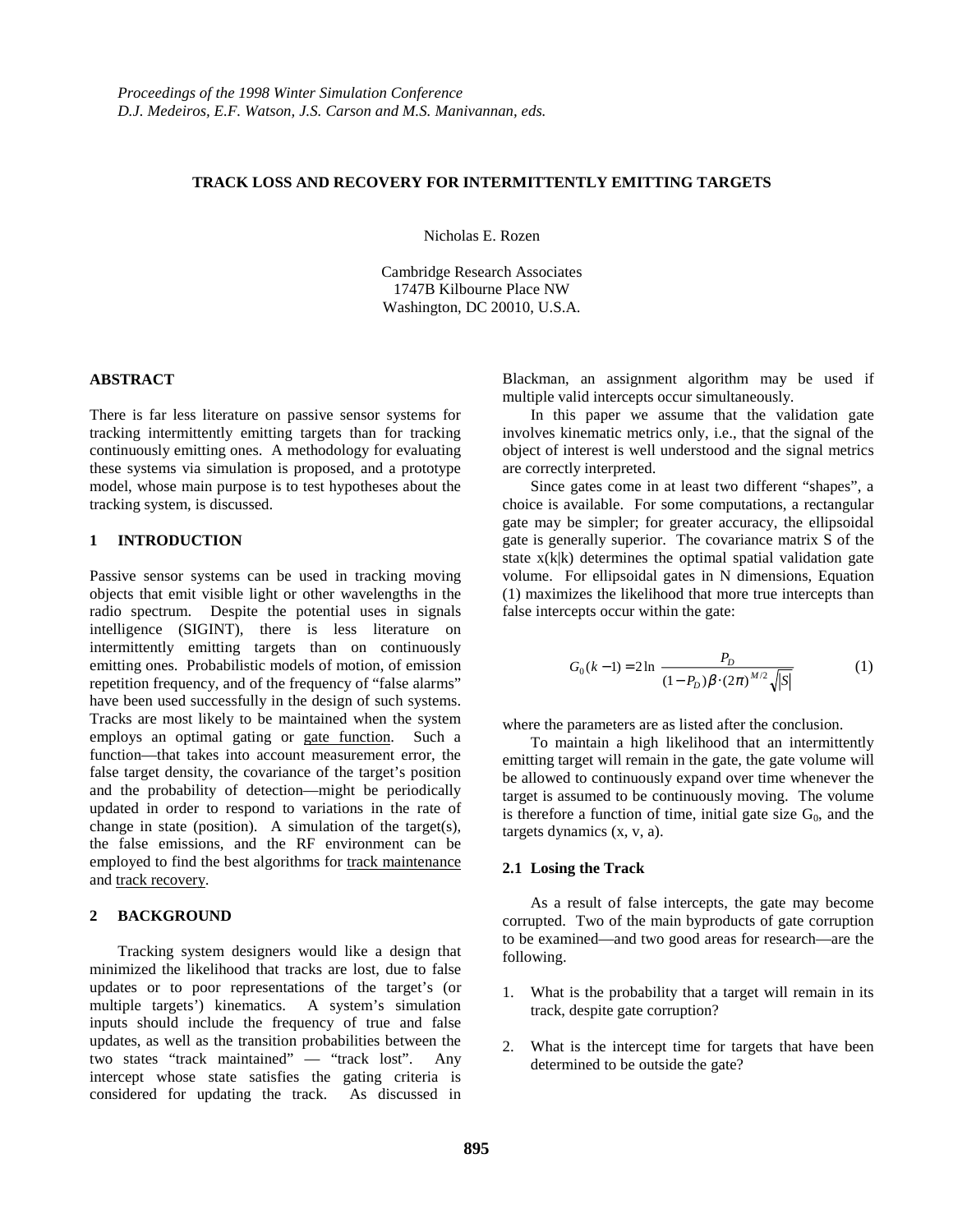We can determine the probability of detection of a target inside a validation gate that has been biased through misassociation of false signal intercepts. We consider two cases. In the first case, the target did not move since its last intercept. In this case, the gate will be offset by a distance d due to a sequence of false associations before the true update. In the second case, the target moves to any location within a region determined by some maximum radial velocity. In this case, assume that the probability distribution of target position is uniform within the maximum feasible radius h. Then, the probability of the target's location falling within the gate is the fraction of the feasible target area which overlaps the validation gate.

#### **2.2 Recovering the Track**

This mathematical model can also be used to determine the probability that a target that has exited the tracking gate can be recovered. Track recovery can occur in one of two ways.

- 1. The target re-enters the appropriate validation gate through the combination of target movement and gate walking, given that the system is not aware that the target had been lost.
- 2. The system determines that the target is outside the gate and initiates a more general search for it.

The first situation can be modeled using the same equation used for calculating the probability of losing the target. Thus  $P_G(r_0)$ , the probability of the target being in the gate is given by Equation (2).

$$
P_G(r_0) = \frac{\int_{-a}^{a} y_2(x)dx - \int_{-a}^{a} y_1(x)dx}{\pi \cdot h_2^2}
$$
(2)  

$$
\int_{-a}^{a} y_2(x)dx = \frac{h_2^2 - h_1^2 + d^2}{2d}x + \frac{x}{2}\sqrt{h_2^2 - x^2} + \frac{h_2^2}{2}\sin^{-1}\frac{x}{h_2}\Big|_{-a}^{a}
$$
  

$$
\int_{-a}^{a} y_1(x)dx = \left(\frac{h_2^2 - h_1^2 + d^2}{2d} - r_0\right)x + \frac{x}{2}\sqrt{h_1^2 - x^2} + \frac{h_1^2}{2}\sin^{-1}\frac{x}{h_1}\Big|_{-a}^{a}
$$

In Equation (2), a is the length of the semi-major axis of the overlap region, if any,  $h_2$  is the maximum feasible radius at update k-1,  $h_1$  is the radius of the biased validation gate, whose center is offset from the last update by a distance d.

The second situation will require the modeler to calculate the expected time (waiting time) before the more general search succeeds in recovering the target. To save space, this will not be discussed here, but see "Intercept Time, a Primer for EW Systems Designers", *EW Design Engineers' Handbook*, 1990.

## **2.3 Declaring Lost Target**

A surveillance controller should conclude that the intermittently emitting target is no longer in track whenever the rate of associated intercepts  $i_{actual}$  is inconsistent with the expected rate  $i_{expected}$  implied by prior estimates on  $P<sub>D</sub>$ , emission rates and durations. Additional indications of a lost target may be afforded by a mismatch between a track's random walk and a prior motion model for the target.

### **3 SIMULATION ANALYSIS**

A prototype model of the tracker was developed using the Foresight<sup> $TM$ </sup> tool. The main purpose of this prototype is to generate statistical output, test hypotheses about the tracker and ultimately, to determine the credibility of this direction in modeling a complex, multivariate problem.

In five experiments, the model tested the effect of varying a single parameter related to the probability of target detection of the recovery system (Pd). At 50%, the system struggles to recover the target once it is recognized lost. In all of the runs, the target was eventually recovered. At Pd  $= 80\%$ , the recovery system enabled the tracking system as a whole to track the target around two-thirds of the time. These results are shown in Table 1.

Five more experiments tested the sensitivity of the response variable to varying the spatial density of false targets,  $\beta_{SE}$ , or mbeta F in the model. As shown in Table 2, the tracking performance falls off gradually with significant increases in the false target density. This is to be expected, since the probability that there are no false intercepts in time t is a negative exponential function, as shown in Equation (3).

$$
P(0|t) = e^{-\beta_F V(t)} \tag{3}
$$

Two notes about equation (3). First,  $\beta_F$ , rather than  $\beta_{\rm SF}$ , appears because some of the variables are suppressed in the Foresight model. A false intercept will occur as a result of a detection of a false source. This brings in PdF, the probability of detection of false sources. One also has to consider  $r_F$ ,  $e_F$  as independent variables in a detailed calculation of  $\beta_F$ . In any event, the value of  $\beta_F$  is directly proportional to  $\beta_{SF}$ . Second, V(t) is a function of the spatio-temporal volume  $V<sub>S</sub>(t)$ , the mean composite receiver revisit rate and dwell lengths in the SOI band,  $r_R$  and  $e_R$ . The volume  $V(t)$  is proportional to all three of these variables.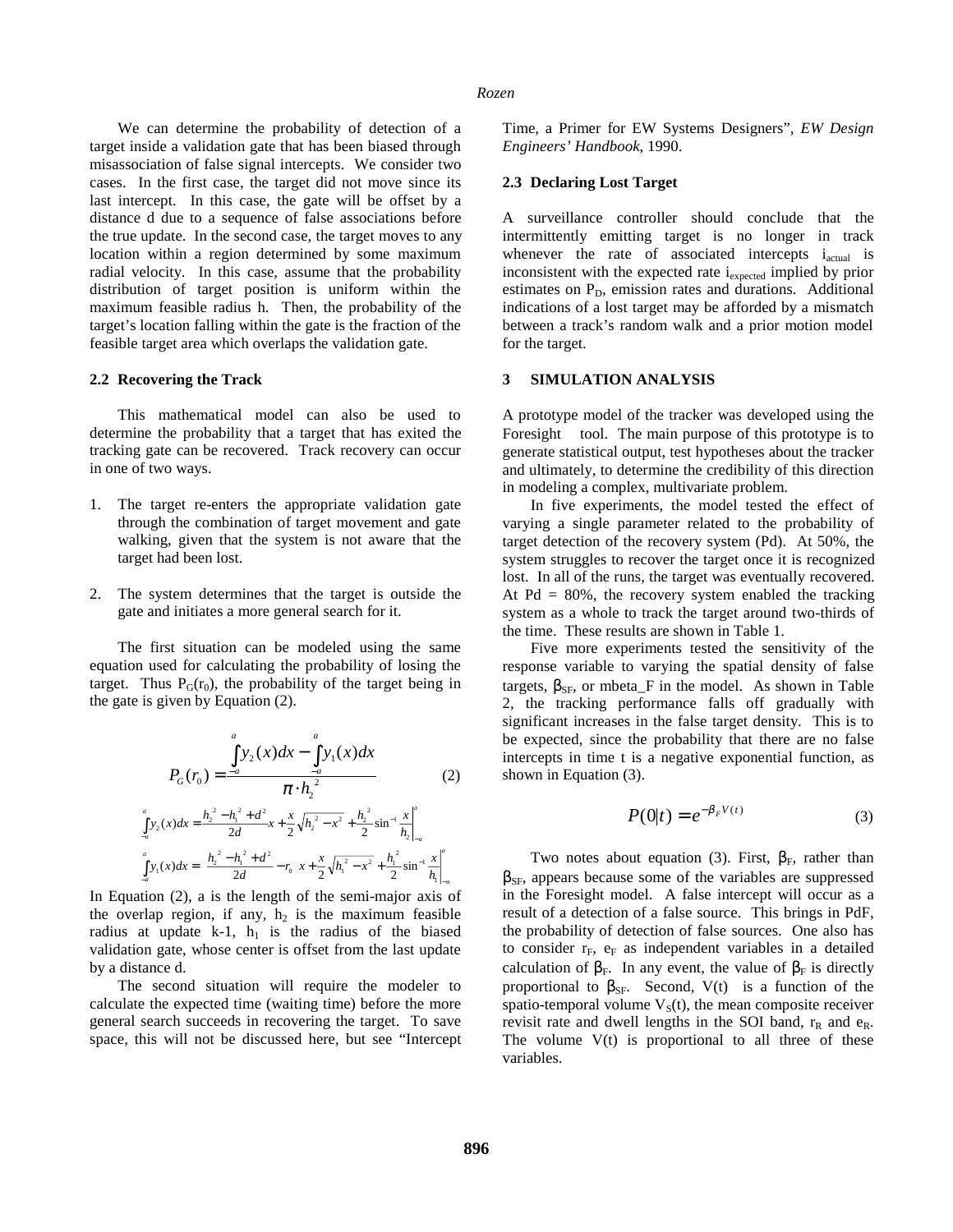

Figure 1: Top Level of the Simulation Model

| Table 1: Time Tracked as a Function of  |
|-----------------------------------------|
| <b>Effectiveness of Recovery System</b> |

|     | % Time  |
|-----|---------|
| Pd  | Tracked |
| 0.5 | 54      |
| 0.6 | 57      |
| 0.7 | 61      |
| 0.8 | 65      |
| 0.9 | 68      |

| Table 2: Time Tracked as a Function of |                             |  |  |
|----------------------------------------|-----------------------------|--|--|
|                                        | <b>False Target Density</b> |  |  |

| mbeta F | % Time<br>Tracked |
|---------|-------------------|
| 0.64    | 65                |
| 0.74    | 62                |
| 0.94    | 55                |
| 1.34    | 52                |
| 2.14    | 49                |
| 3.74    | 41                |

One might say that Equation (3) and Table 2 describe a model in which a graph of the response variable, percentage of time tracked, is fairly flat with respect to changes in input variables  $r_R$ ,  $e_R$ ,  $V_S(t)$ ,  $\beta_{SF}$ , PdF,  $r_F$ , and  $e_F$ . That is a true statement about the model; however, in real-world scenarios, there may be so much variation in receiver and false source parameters that there will be some dramatic differences in the response variable.

## **4 CONCLUSION**

These experiments begin to show the interplay between the recovery subsystem and the tracking system itself. The set-up for these experiments determined the relative inefficiency of the simulated system for tracking the target. In other words, the tracking system has severe imperfections, or in a different interpretation, there is an extreme amount of clutter, that causes the target to be lost every 40 or 50 minutes.

The fact that in all of these experiments, the target is always recovered in time to restore the track is an artifact of the settings for the 15 or so other parameters. The most developed part of the model so far is the track maintenance module, shown in Figure 2 below. Further work on the recovery module may yet yield a model that need no longer be called a "prototype".

# **APPENDIX A: PARAMETER LIST**

 $P_D$  = Probability of Detection

 $r_T$ ,  $e_T$  = Mean Emission Rate and Duration (True Int.)  $T_3$  = Mean Period of Receiver Sweep (Wide Area Search)  $t_3$  = Mean Duration of Receiver Sweep (Wide Area Search)  $T_0 = (r_T)^{-1}$  = Mean Interval between True Int.  $r_{R}$ ,  $e_{R}$  = Mean composite receiver revist rate and dwell length in signal-of-interest band (Local Area Search)  $V<sub>S</sub>(t)$  = Spatio-temporal Gate Volume  $\beta_{\rm SF}$  = Spatial Density of False Sources in the SOI band PdF = Mean Prob. of Detection of False Sources  $r_F$ ,  $e_F$  = Mean Emission Rate and Duration (False Int.)  $G_0$  = Optimal Spatial Validation Gate Volume  $|S|$  = Determinant of the Covariance Matrix

# **REFERENCES**

- Blackman, S. 1986. *Multiple-Target Tracking with Radar Applications*. Artech House.
- Self, A. 1990. Intercept time, a primer for EW systems designers. *EW Design Engineers' Handbook*.

## **AUTHOR BIOGRAPHY**

**NICHOLAS E. ROZEN** is an Operations Research Analyst with Cambridge Research Associates in McLean, Virginia. Previously he was on the technical staff of TASC, Inc. His research interests include system dynamics and queueing theory. He holds a B.A. in Philosophy from Yale and an M.A. in Mathematics from Temple.